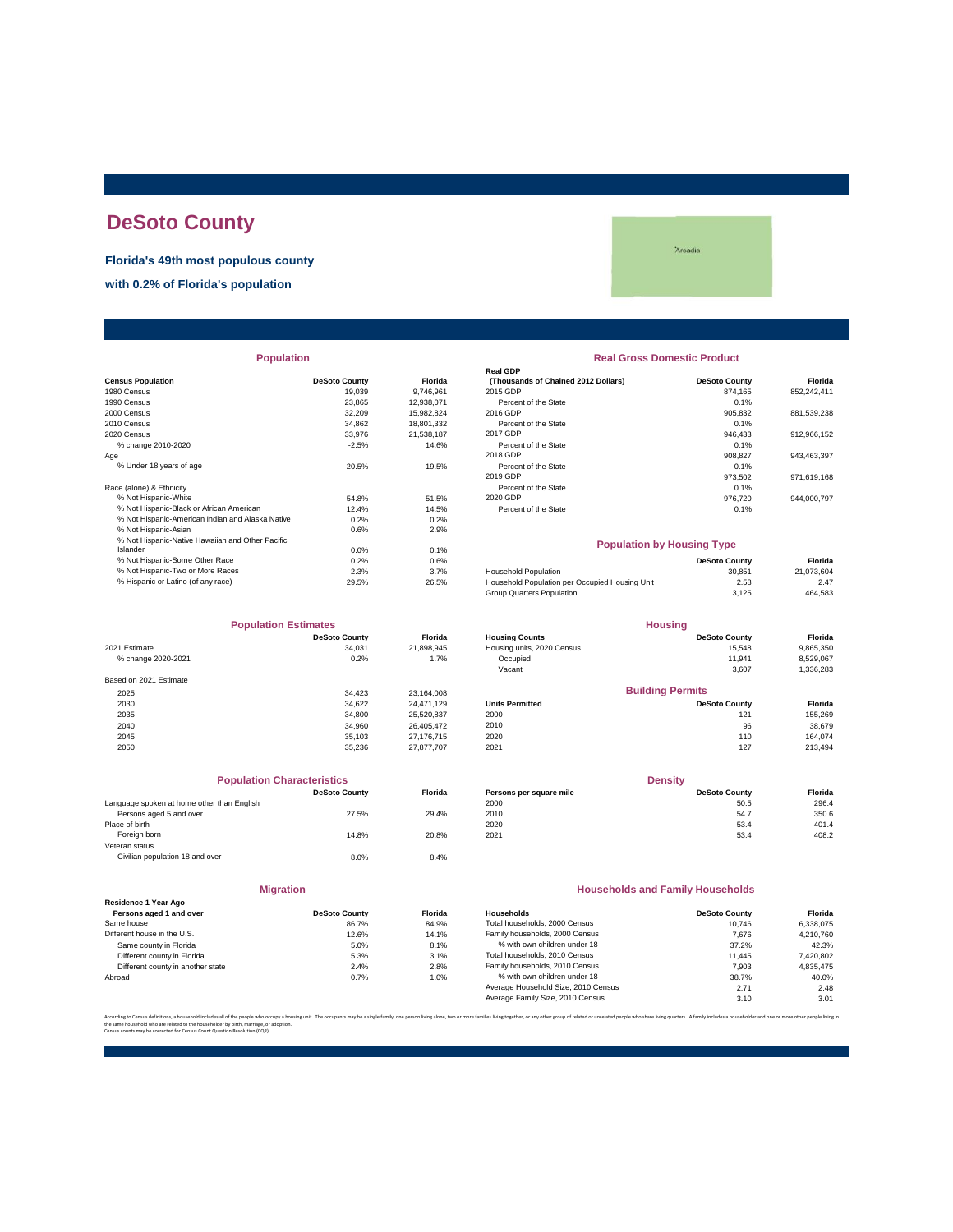## **DeSoto County**

|                                                                              |                        |                                | <b>Employment and Labor Force</b>                         |                      |                      |
|------------------------------------------------------------------------------|------------------------|--------------------------------|-----------------------------------------------------------|----------------------|----------------------|
| <b>Establishments</b>                                                        |                        |                                | <b>Establishments</b>                                     |                      |                      |
| 2020                                                                         | <b>DeSoto County</b>   | Florida                        | % of All Industries, 2020                                 | <b>DeSoto County</b> | Florida              |
| All industries                                                               | 694                    | 763,854                        | All industries                                            | 694                  | 763,854              |
| Natural Resource & Mining<br>Construction                                    | 94<br>113              | 5,514                          | Natural Resource & Mining<br>Construction                 | 13.5%<br>16.3%       | 0.7%<br>10.2%        |
| Manufacturing                                                                | 19                     | 77,720<br>21,822               | Manufacturing                                             | 2.7%                 | 2.9%                 |
| Trade, Transportation and Utilities                                          | 132                    | 145,853                        | Trade, Transportation and Utilities                       | 19.0%                | 19.1%                |
| Information                                                                  | 5                      | 13,437                         | Information                                               | 0.7%                 | 1.8%                 |
| <b>Financial Activities</b>                                                  | 37                     | 83,911                         | <b>Financial Activities</b>                               | 5.3%                 | 11.0%                |
| Professional & Business Services                                             | 98                     | 187,348                        | Professional & Business Services                          | 14.1%                | 24.5%                |
| Education & Health Services                                                  | 54                     | 87,764                         | Education & Health Services                               | 7.8%                 | 11.5%                |
| Leisure and Hospitality<br><b>Other Services</b>                             | 61                     | 61,008                         | Leisure and Hospitality<br>Other Services                 | 8.8%                 | 8.0%                 |
| Government                                                                   | 43<br>34               | 56,385<br>5,895                | Government                                                | 6.2%<br>4.9%         | 7.4%<br>0.8%         |
|                                                                              |                        |                                |                                                           |                      |                      |
| <b>Average Annual Employment</b>                                             |                        |                                | <b>Average Annual Wage</b>                                |                      |                      |
| % of All Industries, 2020                                                    | <b>DeSoto County</b>   | Florida                        | 2020                                                      | <b>DeSoto County</b> | Florida              |
| All industries                                                               | 9,310                  | 8,453,489                      | All industries                                            | \$40,690             | \$55,840             |
| Natural Resource & Mining                                                    | 7.3%                   | 0.8%                           | Natural Resource & Mining                                 | \$45,237             | \$37,710             |
| Construction                                                                 | 4.1%                   | 6.7%                           | Construction                                              | \$73,796             | \$55,840             |
| Manufacturing                                                                | 26.9%                  | 4.5%                           | Manufacturing                                             | \$37,894             | \$66,738             |
| Trade, Transportation and Utilities                                          | <b>NA</b>              | 20.6%                          | Trade, Transportation and Utilities                       | <b>NA</b>            | \$49,342             |
| Information<br><b>Financial Activities</b>                                   | 2.0%                   | 1.5%                           | Information<br><b>Financial Activities</b>                | \$46,400             | \$93,360             |
| Professional & Business Services                                             | 5.7%<br>8.8%           | 6.9%<br>16.1%                  | Professional & Business Services                          | \$39,490<br>\$47,679 | \$84,295<br>\$68,218 |
| Education & Health Services                                                  | 7.9%                   | 15.3%                          | Education & Health Services                               | \$20,574             | \$55,099             |
| Leisure and Hospitality                                                      | 1.3%                   | 11.9%                          | Leisure and Hospitality                                   | \$33,167             | \$27,694             |
| <b>Other Services</b>                                                        | <b>NA</b>              | 3.0%                           | Other Services                                            | <b>NA</b>            | \$41,131             |
| Government                                                                   | 21.5%                  | 12.5%                          | Government                                                | \$45,873             | \$58,821             |
| Industries may not add to the total due to confidentiality and unclassified. |                        |                                |                                                           |                      |                      |
|                                                                              |                        |                                |                                                           |                      |                      |
| Labor Force as Percent of Population<br>Aged 18 and Older                    | <b>DeSoto County</b>   | Florida                        | <b>Unemployment Rate</b>                                  | <b>DeSoto County</b> | Florida              |
| 2000                                                                         | 53.8%                  | 64.2%                          | 2000                                                      | 4.5%                 | 3.8%                 |
| 2010                                                                         | 48.0%                  | 61.8%                          | 2010                                                      | 11.9%                | 10.8%                |
| 2020                                                                         | 49.2%                  | 58.6%                          | 2020                                                      | 5.6%                 | 8.2%                 |
| 2021                                                                         | 49.1%                  | 59.0%                          | 2021                                                      | 3.8%                 | 4.6%                 |
|                                                                              |                        |                                |                                                           |                      |                      |
|                                                                              |                        |                                | <b>Income and Financial Health</b>                        |                      |                      |
| Personal Income (\$000s)                                                     | <b>DeSoto County</b>   | Florida                        | Per Capita Personal Income                                | <b>DeSoto County</b> | Florida              |
| 2000<br>2010                                                                 | \$552,080              | \$472,851,789                  | 2000<br>2010                                              | \$17,147             | \$29,466<br>\$38,865 |
| 2011                                                                         | \$775,980<br>\$790,198 | \$732,457,478<br>\$771,409,454 | 2011                                                      | \$22,212<br>\$22,676 | \$40,482             |
| % change 2010-11                                                             | 1.8%                   | 5.3%                           | % change 2010-11                                          | 2.1%                 | 4.2%                 |
| 2012                                                                         | \$772,438              | \$800,551,723                  | 2012                                                      | \$22,068             | \$41,475             |
| % change 2011-12                                                             | $-2.2%$                | 3.8%                           | % change 2011-12                                          | $-2.7%$              | 2.5%                 |
| 2013                                                                         | \$770,731              | \$802,975,701                  | 2013                                                      | \$22,082             | \$41,069             |
| % change 2012-13                                                             | $-0.2%$                | 0.3%                           | % change 2012-13                                          | 0.1%                 | $-1.0%$              |
| 2014                                                                         | \$818,096              | \$861,412,339                  | 2014                                                      | \$23,154             | \$43,388             |
| % change 2013-14                                                             | 6.1%                   | 7.3%                           | % change 2013-14                                          | 4.9%                 | 5.6%                 |
| 2015                                                                         | \$859,648              | \$919,834,894                  | 2015                                                      | \$24,118             | \$45,493             |
| % change 2014-15                                                             | 5.1%                   | 6.8%                           | % change 2014-15                                          | 4.2%                 | 4.9%                 |
| 2016                                                                         | \$865,033              | \$954,069,719                  | 2016                                                      | \$23,877             | \$46,253             |
| % change 2015-16                                                             | 0.6%                   | 3.7%                           | % change 2015-16                                          | $-1.0%$              | 1.7%                 |
| 2017                                                                         | \$900,885              | \$1,023,131,116                | 2017                                                      | \$24,244             | \$48,774             |
| % change 2016-17                                                             | 4.1%<br>\$904,778      | 7.2%                           | % change 2016-17                                          | 1.5%<br>\$24,369     | 5.5%                 |
| 2018<br>% change 2017-18                                                     | 0.4%                   | \$1,087,188,628<br>6.3%        | 2018<br>% change 2017-18                                  | 0.5%                 | \$51,150<br>4.9%     |
| 2019                                                                         | \$972,637              | \$1,139,799,293                | 2019                                                      | \$25,717             | \$53.034             |
| % change 2018-19                                                             | 7.5%                   | 4.8%                           | % change 2018-19                                          | 5.5%                 | 3.7%                 |
| 2020                                                                         | \$1,073,290            | \$1,209,995,921                | 2020                                                      | \$27,863             | \$55,675             |
| % change 2019-20                                                             | 10.3%                  | 6.2%                           | % change 2019-20                                          | 8.3%                 | 5.0%                 |
|                                                                              |                        |                                |                                                           |                      |                      |
| Earnings by Place of Work (\$000s)                                           |                        |                                | <b>Median Income</b>                                      |                      |                      |
| 2000                                                                         | \$341,261              | \$308,751,767                  | Median Household Income                                   | \$36,360             | \$57,703             |
| 2010                                                                         | \$488,833              | \$438,983,914                  | Median Family Income                                      | \$42,784             | \$69,670             |
| 2011<br>% change 2010-11                                                     | \$488,124              | \$450,498,606                  |                                                           |                      |                      |
|                                                                              | $-0.1%$                | 2.6%                           | Percent in Poverty, 2020                                  |                      |                      |
| 2012<br>% change 2011-12                                                     | \$473,000<br>$-3.1%$   | \$468,410,475<br>4.0%          | All ages in poverty<br>Under age 18 in poverty            | 20.8%<br>27.6%       | 12.4%<br>17.2%       |
| 2013                                                                         | \$504,017              | \$482,898,301                  | Related children age 5-17 in families in poverty          | 26.9%                | 16.5%                |
| % change 2012-13                                                             | 6.6%                   | 3.1%                           |                                                           |                      |                      |
| 2014                                                                         | \$527,125              | \$512,375,290                  | <b>Personal Bankruptcy Filing Rate</b>                    |                      |                      |
| % change 2013-14                                                             | 4.6%                   | 6.1%                           | (per 1,000 population)                                    | <b>DeSoto County</b> | Florida              |
| 2015                                                                         | \$556,706              | \$544,408,719                  | 12-Month Period Ending December 31, 2020                  | 0.85                 | 1.66                 |
| % change 2014-15                                                             | 5.6%                   | 6.3%                           | 12-Month Period Ending December 31, 2021                  | 0.76                 | 1.38                 |
| 2016                                                                         | \$543,133              | \$569,769,284                  | State Rank                                                | 42                   | <b>NA</b>            |
| % change 2015-16                                                             | $-2.4%$                | 4.7%                           | NonBusiness Chapter 7 & Chapter 13                        |                      |                      |
| 2017                                                                         | \$582,596              | \$603,668,170                  |                                                           |                      |                      |
| % change 2016-17                                                             | 7.3%                   | 5.9%                           | Workers Aged 16 and Over                                  | <b>DeSoto County</b> | Florida              |
| 2018                                                                         | \$570,990              | \$639,620,451                  | Place of Work in Florida                                  |                      |                      |
| % change 2017-18                                                             | $-2.0%$                | 6.0%                           | Worked outside county of residence<br>Travel Time to Work | 21.2%                | 18.1%                |
| 2019<br>% change 2018-19                                                     | \$611,720              | \$671,553,148                  |                                                           | 25.6                 | 27.9                 |
| 2020                                                                         | 7.1%<br>\$658,914      | 5.0%<br>\$688,764,753          | Mean travel time to work (minutes)                        |                      |                      |
| % change 2019-20                                                             | 7.7%                   | 2.6%                           |                                                           |                      |                      |